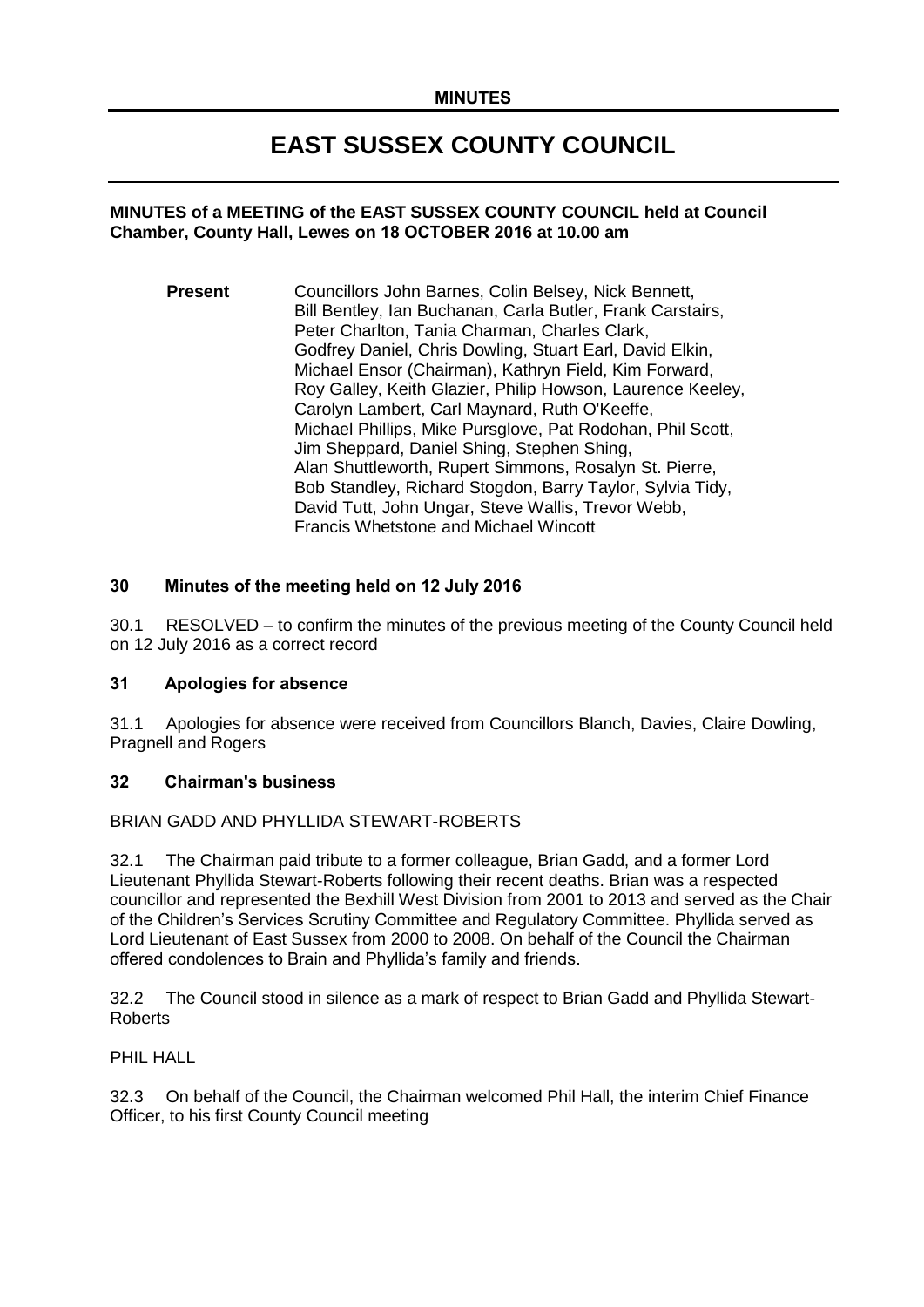#### SALLY MARKS

32.4 The Chairman welcomed Councillor Sally Marks, the Chairman of Surrey County Council, to the meeting and explained that she was attending as part of the initiative to develop closer links between the Chairmen of East Sussex, West Sussex and Surrey County Councils. The Chairman stated that he had recently attended Council meetings at the other 2 councils.

# CHAIRMAN'S ACTIVITIES

32.5 The Chairman stated that it has been a huge honour to be Chairman of the Council and to be an ambassador throughout the County and beyond. I have attended the Council meetings of both West Sussex County Council and Surrey County Council, and observed their different style and processes. I have travelled to the four corners of the County and seen high technology and creative arts, young people's energetic activities and patient care for children with life limiting conditions. I have attended a number of engagements since the last County Council meeting, including: Respond Academy in St Leonards, University of Brighton graduation ceremony, Sussex 100 Cub Scout centenary camp at Ardingly, Hummingbird Sensing Technology in Crowborough receiving their Queen's Award for Innovation, Arts exhibitions in Rye, Bexhill, and Eastbourne, Tyefest in Telscombe, and the unveiling of the contemporary statue outside of the Seaford library. I have also made a visit to the Chestnut Tree House children's hospice that is supported by charitable sponsorship and donations, and also visited The Parchment Trust to see the tremendous work they do for adults with learning difficulties. All this and more has shown me just what a wonderful County we live in, and just how many community minded people we have in our midst. I was pleased to host two Volunteer Tea Parties, one at Mountfield Village Hall, the other at Ringmer Village Hall, where I was able to acknowledge the fantastic work of so many volunteers. I was pleased to have Councillors Chris and Claire Dowling joining me on both occasions. The Chairman referred to the Ashdown Forest Volunteers, because this year they were awarded the Queen's Award by the Lord Lieutenant Peter Field for all the diligent work they do for our community. On your behalf I attended the funeral services of Phyllida Stewart-Roberts, the former Lord Lieutenant, and also Brian Gadd, our former colleague. On your behalf, my wife and I attended two commemorations of significant battles. In August we joined the Mayor of Dieppe for the commemoration of the  $74<sup>th</sup>$  anniversary of the Dieppe Raid in 1942 when six Nations joined in a solemn vigil to remember the lost of the second World War. Just last week we joined the crowds in Battle to commemorate the 950<sup>th</sup> anniversary of the Battle of Hastings in 1066. From Thursday 13 October when I welcomed the Saxon warriors arriving across the boundary of this Shire County of East Sussex at Bodium, having walked all of the 300 miles from Stamford Bridge where they had remembered the defeat of the Danish invasion, to the poignant service in St Mary's Church in Battle where both Saxon warriors and Norman soldiers in full battle dress faced each other across the choir stalls, and the Dean leading the service in both English and French, then to Battle Abbey Square for the beating of the retreat by the band of the Royal Engineers. It has been a truly memorable three months. The Vice-Chairman has also attended a number of events.

#### PRAYERS

32.6 The Chairman thanked Reverend Neville Barnett for leading prayers before the meeting

#### **PETITIONS**

32.7 The Chairman informed the Council that immediately before the meeting the following petitions had been received from members:

Councillor Taylor **Councillor** - calling upon the Council to gate the pedestrian entrance to Meads Road at Naomi Close, for the use of residents of the Close.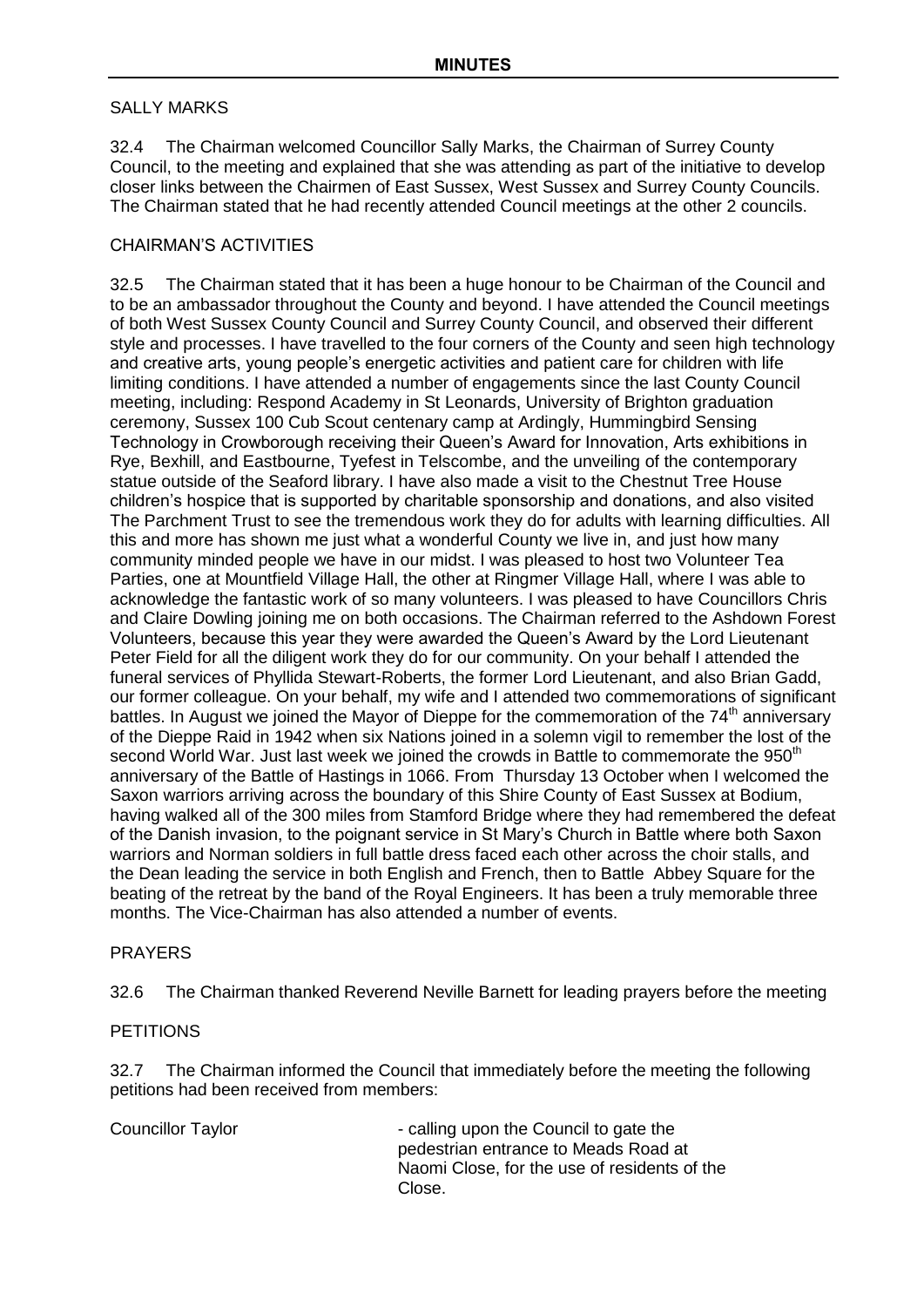| <b>Councillor Ungar</b>     | - calling on the County Council to review<br>parking restrictions in Willingdon Road,<br>Eastbourne                                                                                 |
|-----------------------------|-------------------------------------------------------------------------------------------------------------------------------------------------------------------------------------|
| <b>Councillor Whetstone</b> | - calling on the County Council to reduce<br>the speed limit from 60 mph to 40 mph on<br>the B2188 from the Lye Green junction to<br>the Florence Corner junction in<br>Groombridge |

# **33 Questions from members of the public**

33.1 A copy of a question asked by Wendy Gubby from Bexhill and the answer from Councillor Elkin (Lead Member for Resources) are attached to these minutes. A supplementary question was asked and responded to.

#### **34 Declarations of Interest**

34.1 The following member declared personal interests in items on the agenda as follows:

| Member | Position giving rise<br>to interest | Agenda item | Whether<br>interest<br>was<br>prejudicial |
|--------|-------------------------------------|-------------|-------------------------------------------|
|        |                                     |             |                                           |

| <b>Councillor Tutt</b> | Any change in the<br>transitional pension<br>arrangements would<br>impact on his<br>household income | Lead Member for<br>Resources<br>report, paragraph | Yes |
|------------------------|------------------------------------------------------------------------------------------------------|---------------------------------------------------|-----|
|------------------------|------------------------------------------------------------------------------------------------------|---------------------------------------------------|-----|

34.2 Councillor Tutt left the Council Chamber when this item was discussed.

#### **35 Reports**

35.1 The Chairman of the County Council, having called over the reports set out in the agenda, reserved the following paragraphs for discussion:

| Cabinet (19 July and 20 September)         | - | paragraph 1 |
|--------------------------------------------|---|-------------|
| Cabinet (11 October)                       | - | paragraph 1 |
| <b>Lead Member for Resources</b>           | - | paragraph 1 |
| Lead Member for Education and Inclusion, - |   | paragraph 1 |
| Special Educational Needs and Disability   |   |             |

#### NON-RESERVED PARAGRAPHS

35.2 On the motion of the Chairman of the County Council, the Council ADOPTED those paragraphs in the reports of the Committees that had not been reserved for discussion.

# **36 Report of the Cabinet - 19 July and 20 September 2016**

- 36.1 Councillor Glazier moved the reserved paragraph of the report
- 36.2 The motion was CARRIED after debate.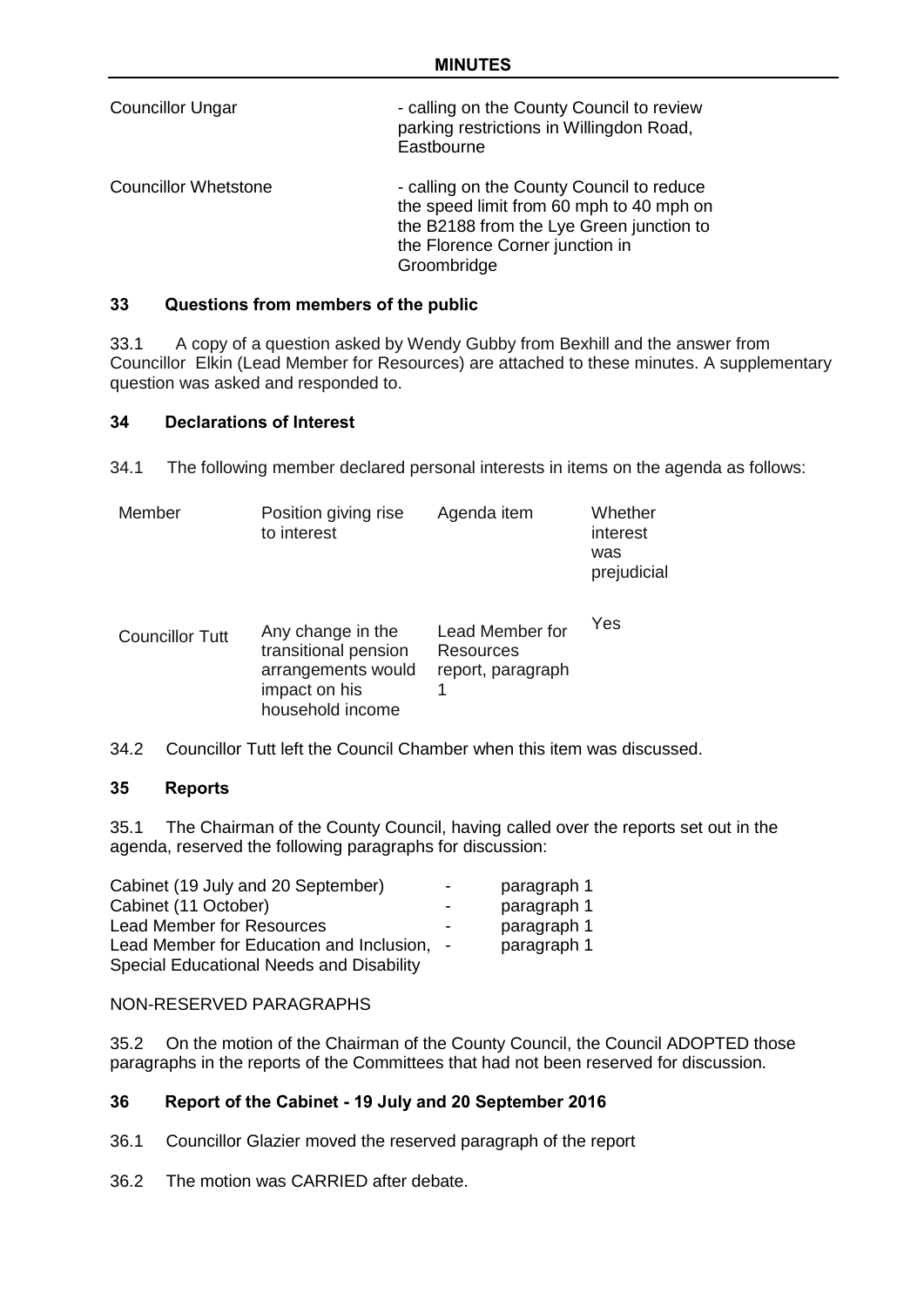# **37 Report of the Cabinet - 11 October 2016**

- 37.1 Councillor Glazier moved the reserved paragraph in the Cabinet report.
- 37.2 The following amendment was moved by Councillor Barnes and seconded:
- Amend paragraph 1.53 of the report of the Lead Member for Resources report as follows: *The County Council (insert)[recommends the Cabinet] (delete) [express a view on whether] to accept the Government's multi year settlement offer and to (insert) [approve] (delete) [comment on] the draft efficiency plan*
- 37.3 The following amended was moved by Councillor Shuttleworth and seconded:

To add the following to the amendment moved by Councillor Barnes:

*However, East Sussex County Council reaffirms its concerns about the effect of existing cutbacks and future cutbacks in Local Government funding in view of the effect these are having on residents in East Sussex and in particular the most vulnerable*

37.4 Councillors Barnes and Sheppard indicated that they were willing to accept the amendment proposed by Councillor Shuttleworth.

#### 37.5 The Council considered the following amendment

*The County Council (insert)[recommends the Cabinet] (delete) [express a view on whether] to accept the Government's multi year settlement offer and to (insert) [approve] (delete) [comment on] the draft efficiency plan.(insert) [However, East Sussex County Council reaffirms its concerns about the effect of existing cutbacks and future cutbacks in Local Government funding in view of the effect these are having on residents in East Sussex and in particular the most vulnerable]*

37.6 A recorded vote on the amendment was requested and taken. The amendment was CARRIED, the votes being cast as follows:

#### FOR THE AMENDMENT

Councillors Barnes, Belsey, Bennett, Bentley, Butler, Carstairs, Charlton, Chris Dowling, Earl, Elkin, Ensor, Field, Galley, Glazier, Howson, Lambert, Maynard, Phillips, Sheppard, D. Shing, S Shing, Shuttleworth, Simmons, Standley, Stogdon, Taylor, Tidy, Tutt and Whetstone

#### AGAINST THE AMENDMENT

Councillors Buchanan, Charman, Clark, Daniel, Forward, Keeley, O'Keeffe, Pursglove, Scott, Webb and Wincott

#### **ABSTENTIONS**

Councillors Rodohan, St Pierre, Ungar and Wallis

37.7 The following motion moved by Councillor Elkin, to adopt paragraph 1 of the Cabinet report as amended was CARRIED

*The County Council recommends the Cabinet to accept the Government's multi year settlement offer and to approve the draft efficiency plan. However, East Sussex County Council reaffirms its concerns about the effect of existing cutbacks and future cutbacks in Local Government*  funding in view of the effect these are having on residents in East Sussex and in particular the *most vulnerable*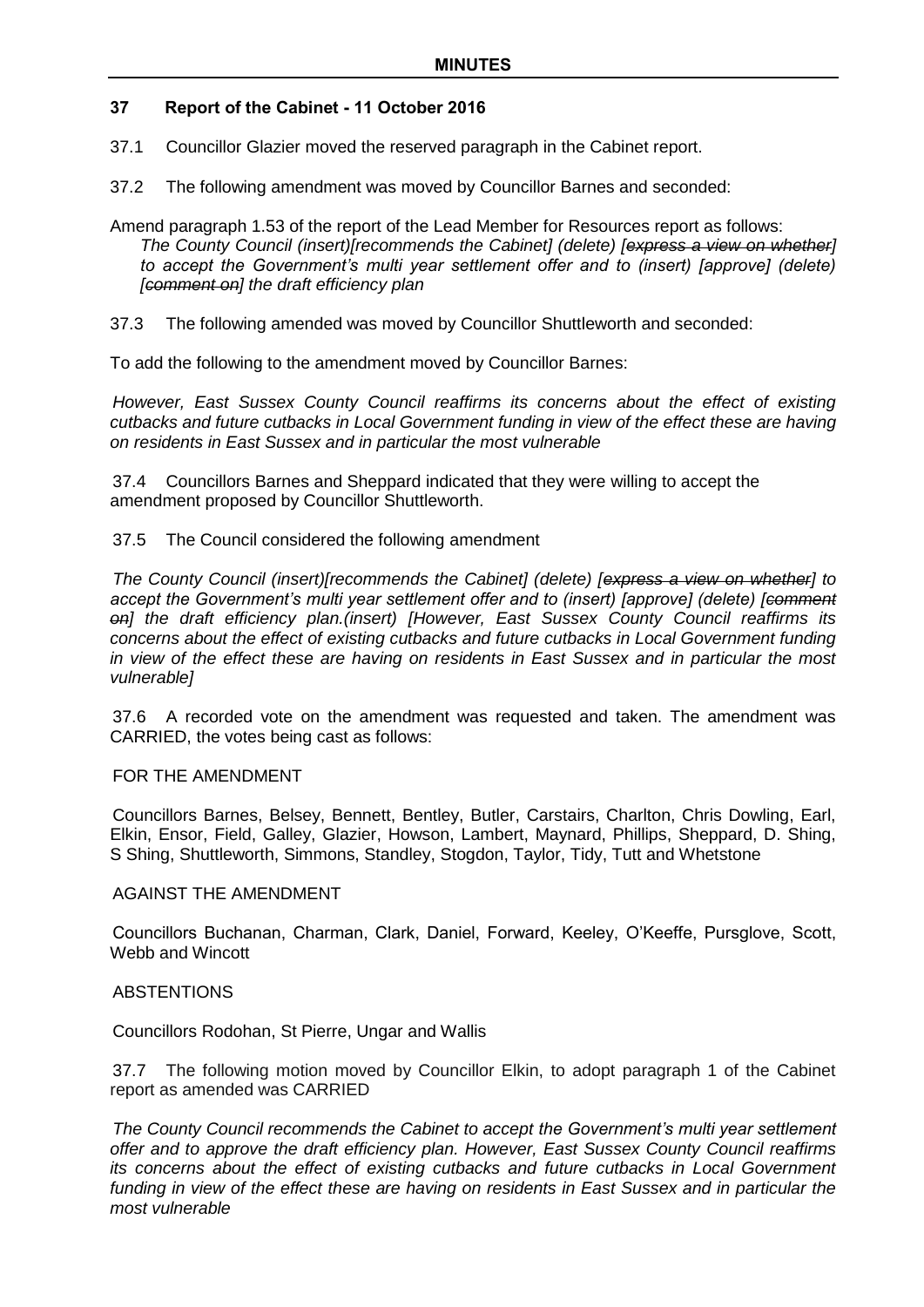37.8 A recorded vote on the motion was requested and taken. The motion was CARRIED, the votes being cast as follows:

#### FOR THE MOTION

Councillors Barnes, Belsey, Bennett, Bentley, Carstairs, Charlton, Chris Dowling, Earl, Elkin, Ensor, Galley, Glazier, Howson, Lambert, Maynard, Phillips, Sheppard, D. Shing, S Shing, Simmons, Standley, Stogdon, Taylor, Tidy, Tutt and Whetstone

# AGAINST THE MOTION

Councillors Buchanan, Charman, Clark, Daniel, Forward, Keeley, O'Keeffe, Pursglove, Scott, Webb and Wincott

#### **ABSTENTIONS**

Councillors Butler, Field, Rodohan, Shuttleworth, St Pierre, Ungar and Wallis

#### **38 Report of the Lead Member for Resources**

38.1 Councillor Tutt left the Council Chamber while this item was debated

38.2 Councillor Elkin moved the reserved paragraph in the report of the Lead Member for **Resources** 

38.3 The motion was CARRIED after debate

### **39 Report of the Lead Member for Education and Inclusion, Special Educational Needs and Disability**

39.1 Councillor Bennett moved the reserved paragraph in the report of the Lead Member for Education and Inclusion, Special Educational Needs and Disability.

39.2 The following amendment was moved by Councillor Field and seconded:

# *East Sussex County Council:*

- *Supports its school improvement strategy: Excellence for All, which has contributed to a significant improvement in school performance and outcomes for children and young people in East Sussex.*
- *Believes that existing local arrangements for ensuring the supply of good educational places in the county are robust and effective in ensuring that local communities have access to good educational provision.*
- *(insert) [Based on this County's success and the positive outcomes achieved for young people in the County this Council strongly opposes the reintroduction of selective education and believes it to be detrimental to the wellbeing of children and will not contribute to the raising of educational attainment]*
- *(delete) [Would like to consider the government's amended proposals further following the end of the consultation period]*

39.3 A recorded vote on the amendment was requested and taken. The amendment was LOST, the votes being cast as follows:

#### FOR THE AMENDMENT

Councillors Butler, Charman, Clark, Field, Forward, Lambert, Rodohan, D Shing, S Shing, Shuttleworth, St Pierre, Tutt, Ungar, Webb and Wincott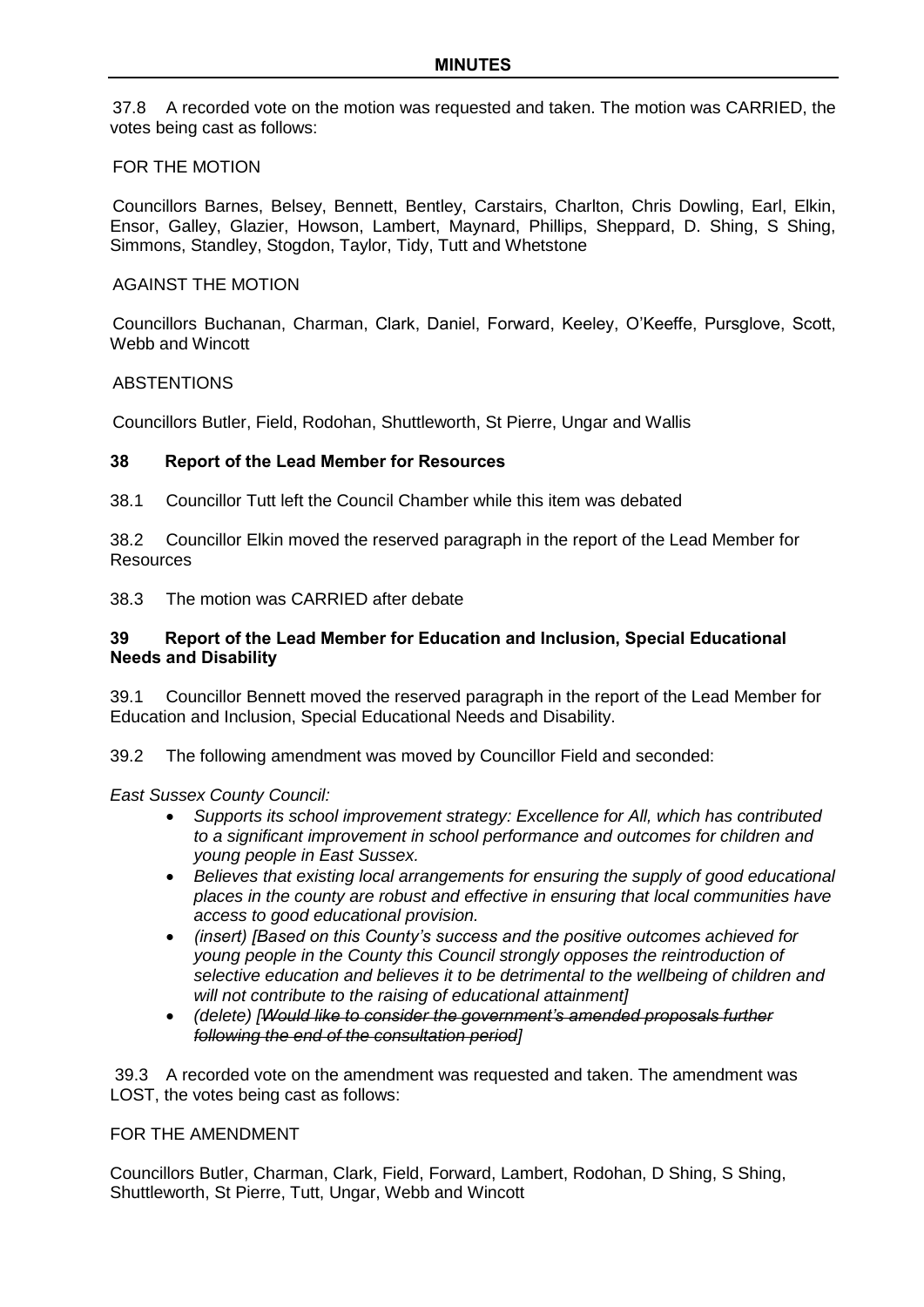### AGAINST THE AMENDMENT

Councillors Barnes, Belsey, Bennett, Bentley, Buchanan, Carstairs, Charlton, Chris Dowling, Earl, Elkin, Ensor, Galley, Glazier, Howson, Maynard, Phillips, Pursglove, Sheppard, Simmons, Standley, Stogdon, Taylor, Tidy and Whetstone

#### **ABSTENTIONS**

Councillors Keeley and O'Keeffe

39.4 The following motion was moved and CARRIED

#### *East Sussex County Council:*

- *Supports its school improvement strategy: Excellence for All, which has contributed to a significant improvement in school performance and outcomes for children and young people in East Sussex.*
- *Believes that existing local arrangements for ensuring the supply of good educational places in the county are robust and effective in ensuring that local communities have access to good educational provision.*
- *Would like to consider the government's amended proposals further following the end of the consultation period in December.*

#### **40 Questions from County Councillors**

#### ORAL QUESTIONS TO CABINET MEMBERS

40.1 The following members asked questions of the Lead Cabinet Members indicated and they responded:

| Questioner                  | <b>Respondent</b>            | <b>Subject</b>                                                                                          |
|-----------------------------|------------------------------|---------------------------------------------------------------------------------------------------------|
| <b>Councillor Tutt</b>      | Councillor<br>Maynard        | Possibility of charging at community<br>recycling centres for members of the<br>public being introduced |
| <b>Councillor St Pierre</b> | Councillor<br>Maynard        | Lopping of trees on rural roads to<br>avoid branches being hit by tall<br>vehicles                      |
| <b>Councillor Rodohan</b>   | Councillor<br>Simmons        | Monitoring and progress of ESCC<br>apprenticeships                                                      |
| <b>Councillor Wincott</b>   | Councillor<br><b>Bennett</b> | <b>Funding for Army Cadet Forces</b><br>activities on school premises                                   |
| <b>Councillor Charman</b>   | <b>Councillor Glazier</b>    | Representations to Police and Crime<br><b>Commissioner regarding</b><br>neighbourhood policing          |
| <b>Councillor Howson</b>    | Councillor<br>Maynard        | Possibility of street lights being<br>switched off after midnight to deliver a<br>saving                |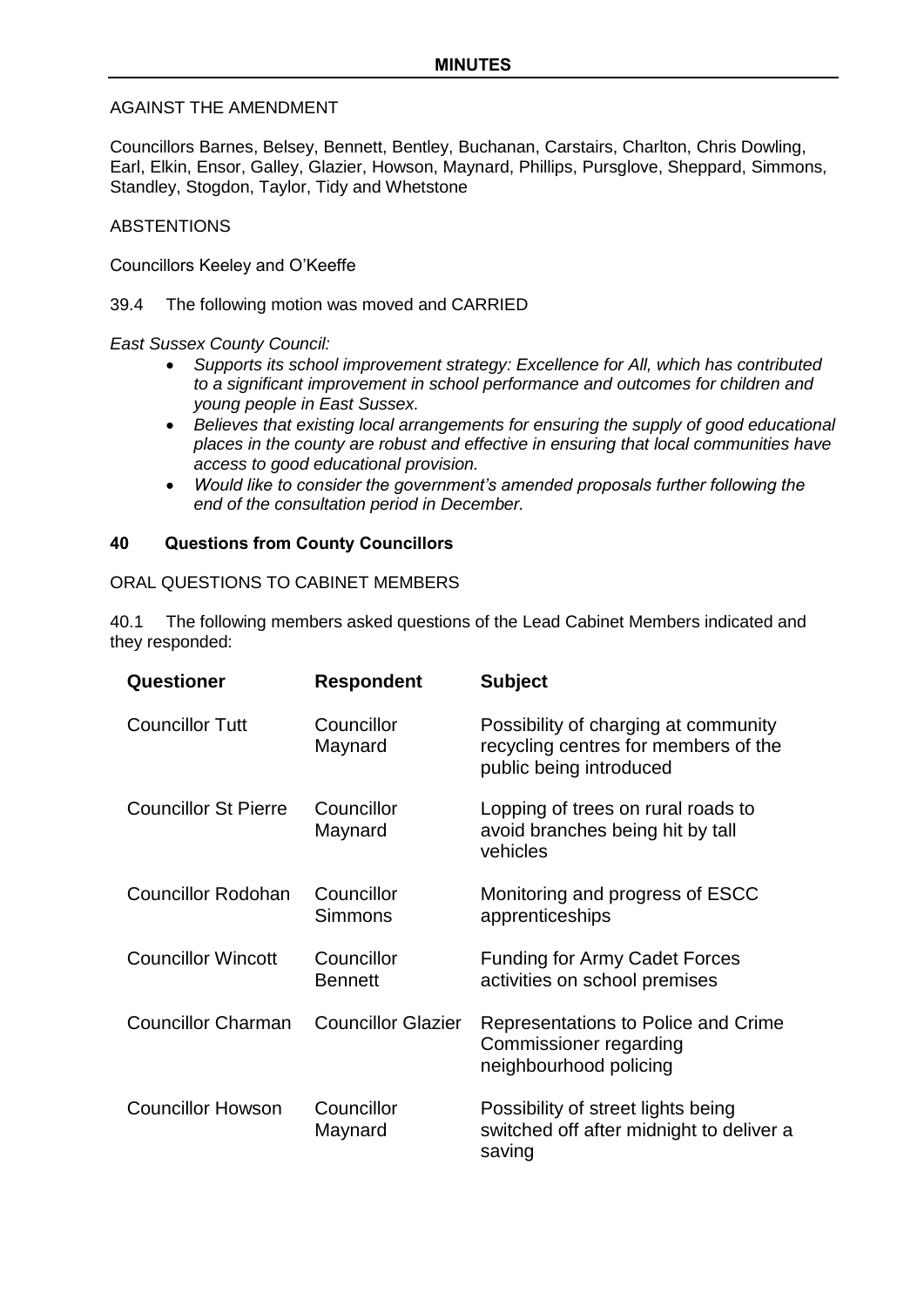| Questioner                | <b>Respondent</b>     | <b>Subject</b>                                                                                                                                 |
|---------------------------|-----------------------|------------------------------------------------------------------------------------------------------------------------------------------------|
| <b>Councillor S Shing</b> | Councillor<br>Maynard | Use of s106 funding to extend bus<br>service in the Polegate area and plans<br>to develop a bus corridor from<br><b>Hailsham to Eastbourne</b> |
| <b>Councillor D Shing</b> | Councillor<br>Maynard | Clause 21 of the Bus Services Bill                                                                                                             |

# WRITTEN QUESTIONS PURSUANT TO STANDING ORDER 44

40.2 Three written questions were received from Councillors Tutt and Lambert (2) for the Lead Member for Transport and Environment (2) and the Lead Member for Strategic Management and Economic Development. The questions and answers are attached to these minutes.

40.3 The Lead Members responded to supplementary questions.

# THE CHAIRMAN DECLARED THE MEETING CLOSED AT 1.09PM

\_\_\_\_\_\_\_\_\_\_\_\_\_\_\_\_\_\_\_\_\_\_\_\_\_ The reports referred to are included in the minute book \_\_\_\_\_\_\_\_\_\_\_\_\_\_\_\_\_\_\_\_\_\_\_\_\_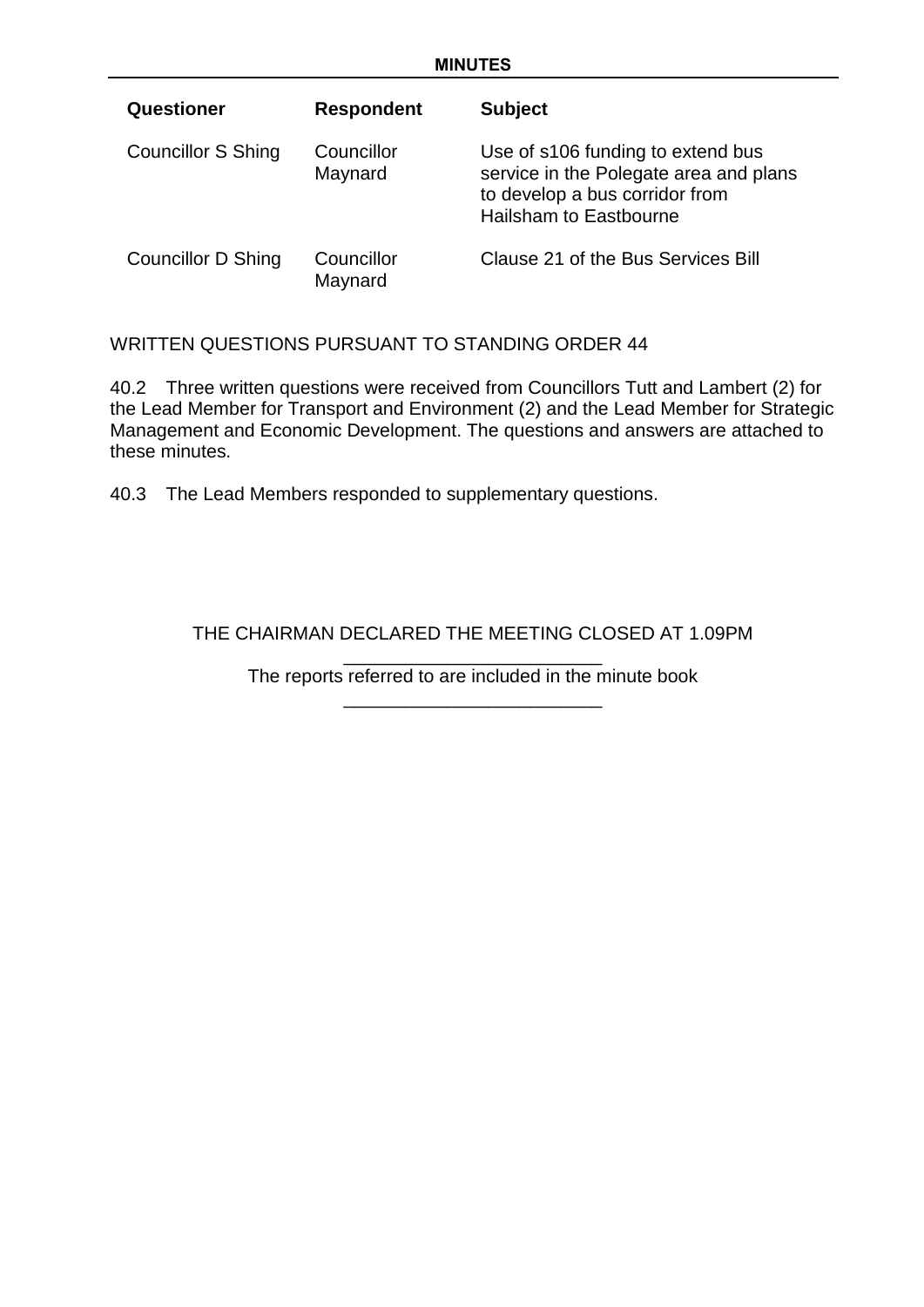# QUESTION FROM MEMBERS OF THE PUBLIC

# **1. Question from Wendy Gubby, Bexhill, East Sussex**

It has been noted that:

- Corporate tax evasion and avoidance tax are having a damaging impact on the world's poorest countries, to such a level that it is costing them far more than they receive in aid

-This is costing the UK as much as £30bn a year

-This practice also has a negative effect on small and medium-sized companies who pay more tax proportionately

It has further been noted that the UK Government has taken steps to tackle the issue of tax avoidance and evasion by issuing Procurement Policy Note 03/14. This applies to all central government contracts worth more than £5m.

There are other voluntary schemes promoting tax compliance such as the Fair Tax Mark, which can serve as an independent means of verification.

It is noted that the 2015 Public Contract Regulations which state (in section 4) that local government can choose to adopt Procurement Policy Note 03/14.

I therefore respectively ask East Sussex County Council to consider an amendment to their procurement policies, to incorporate tax compliance questions to all companies bidding for contracts of services.

These tax compliance questions were set by central government in 2014

Procurement Policy Note 03/14

whereby all central government departments are now obliged to pose them to companies bidding for contracts of more than £5million.

I ask this council incorporate these questions into their procurement procedures, so that the companies bidding for council contracts are routinely expected to account for their past tax record.

At a time when councils are struggling with ever deeper cuts to their budgets, it makes sense that the Council uses its spending power to favour companies that pay their taxes.

After all, it is the tax payments of companies and individuals that ultimately fund council budgets.

# **Response by Councillor Elkin, Lead Member for Resources**

Thank you for your question.

Our procurement process supports wider social, ethical and sustainability issues, and we take our responsibilities in doing so seriously. We work hard to strike the right balance between simplifying the level of bureaucracy involved in our procurement processes, and entering into contracts with suppliers with which we want to do business.

Over 45% of our business is through smaller and local suppliers, for which large scale international tax evasion is unlikely to be an issue. Even our largest suppliers, for example Kier and Care UK, are unlikely to fall into this category.

We fully adheres to the most up to date guidance provided in the Public Contract Regulations 2015 and that from Crown Commercial Services, and we already comply with the intent captured in Procurement Policy Note 03/14 (which is itself being updated by Central Government to reflect the latest legislation).

During the pre qualification stage, the Council can select which suppliers it wants to invite to fully participate in a procurement process, and it is here that we mandate areas such as tax, financial standing and other policy issues as appropriate for our more significant procurement activity, excluding those suppliers who 'fail' this stage.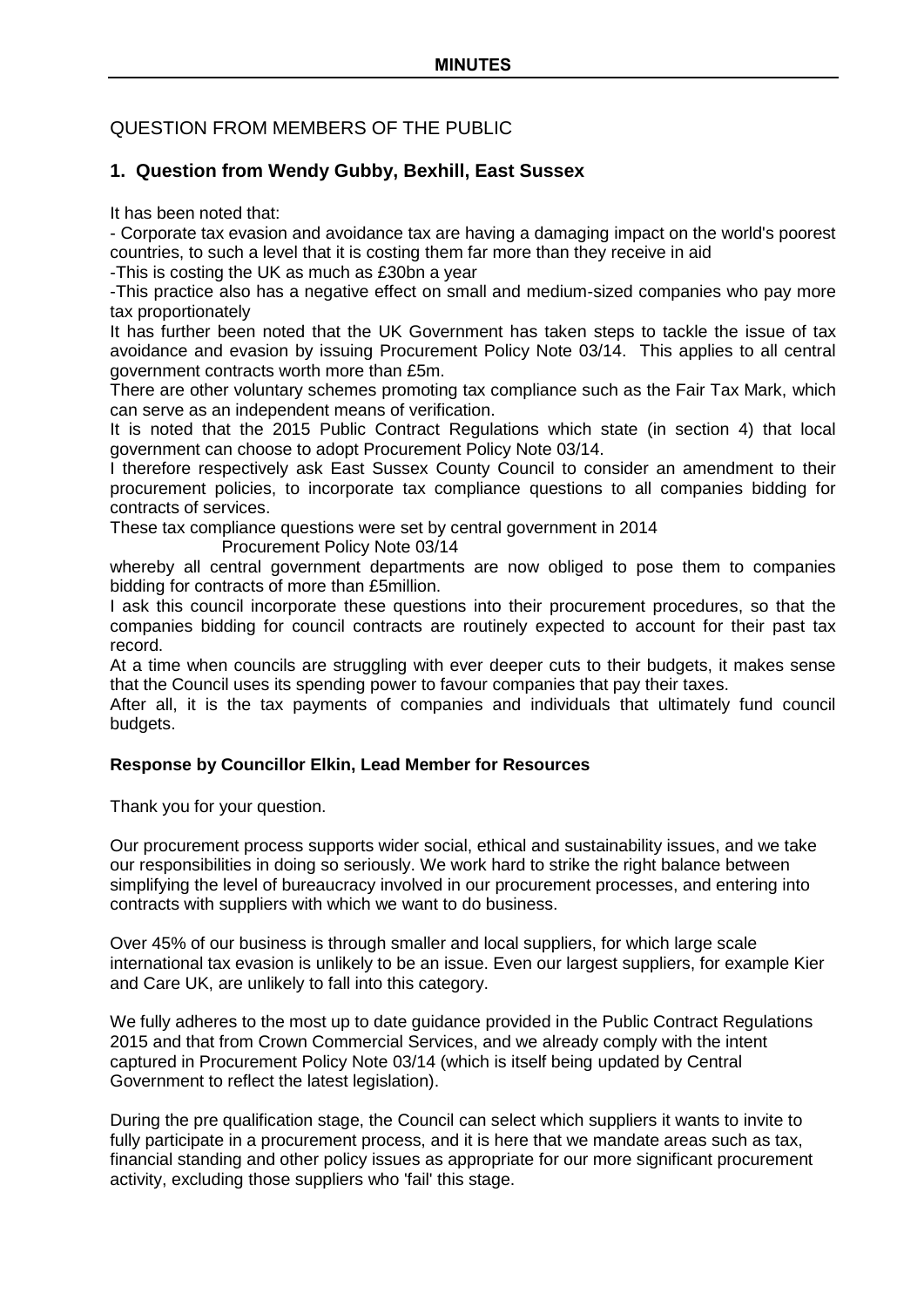I have been reassured by our Head of Procurement that she and her team are again reviewing whether there are any further additional 'tests' for larger procurements, particularly those that could attract international bidders, whilst ensuring our processes are both proportional and appropriate.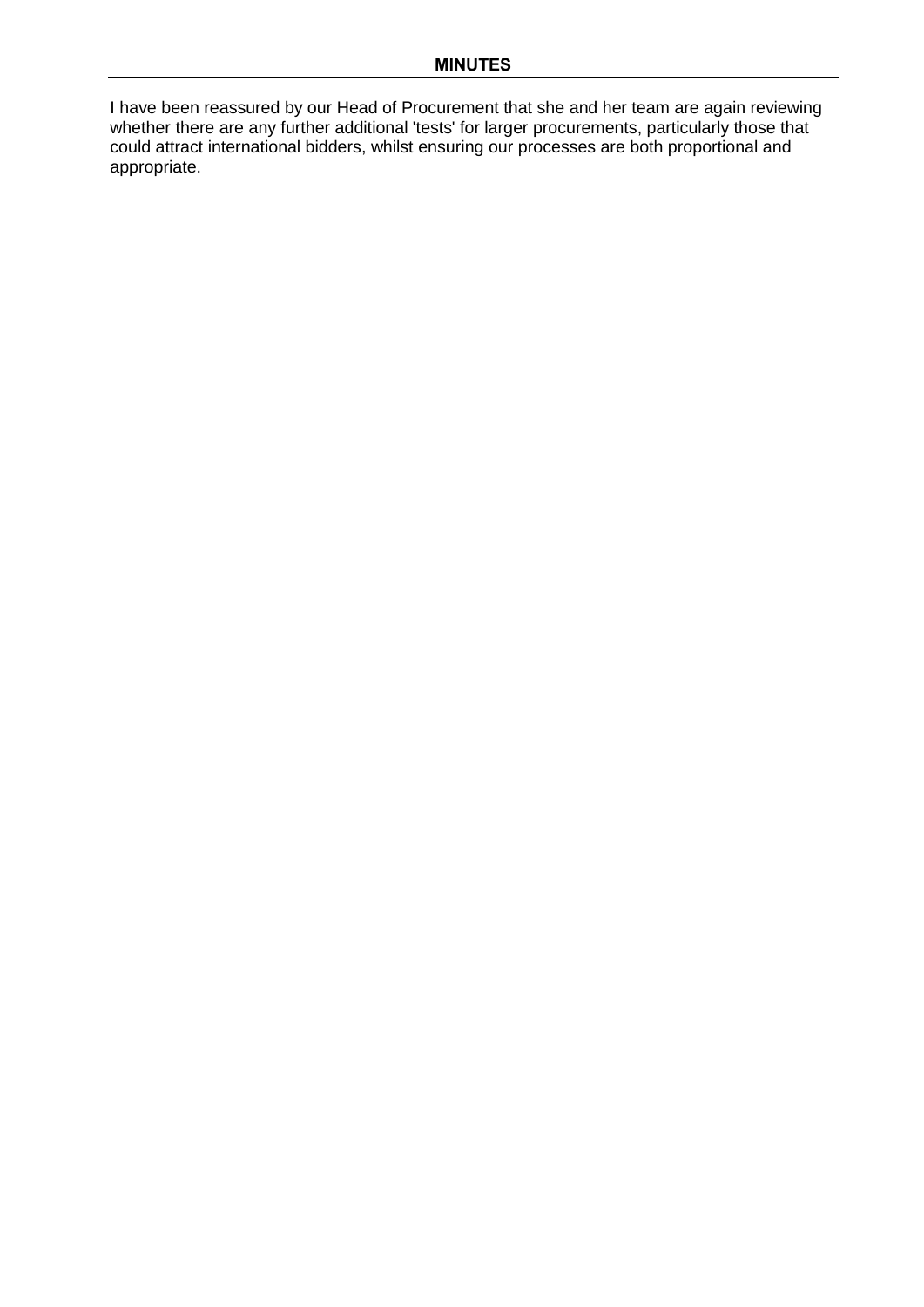# **WRITTEN QUESTIONS PURSUANT TO STANDING ORDER 44**

### **1. Question by Councillor Tutt to the Lead Member for Transport and Environment**

In December 2010 I asked your predecessor for dates when the un-adopted roads at Sovereign Harbour would be adopted. Please can you inform me whether any roads in this area remain un-adopted and if so, why it has taken so many years for their adoption to take place?

#### **Answer by the Lead Member for Transport and Environment**

A number of the roads that were unadopted in 2010 have since been adopted as public highway in June 2014. These roads were Martinique Way, Grenada Close, St Kitt's Drive, Leeward Quay, Santa Cruz Drive (part), Jamaica Way (part), Windward Quay (part) and the Outer Harbour Walkway.

The streets that still remain to be adopted are Ocho Rios Mews, Key West, Bermuda Place, Santa Cruz Drive (part) and Windward Quay (part).

These roads are all still under the control of Persimmon Homes. Currently there is no formal adoption agreement in place to adopt these roads and the County Council therefore has no control over when adoption will take place. We are entirely reliant on Persimmon in terms of when the adoption will commence, and we do not have the power to demand that roads are offered for adoption.

We are in regular discussions with Persimmon Homes over the adoption of these streets and have agreed the areas to be adopted as well as the process for adoption via section 37 of the Highways Act, 1980. We are however still waiting for the developers to formally submit drawings and serve notice on us. As some land adjacent to some of these roads has been transferred to a third party, by the previous developer, an easement is required before adoption can take place so a right of access to inspect and maintain walls that support the highway is secured. Resolving this issue is adding to the length of time it is taking for the developers to offer the remaining roads for adoption.

I am therefore unable to provide you with a timescale as to confirm when adoption is likely to take place but we do not foresee any problems with this ultimately being completed.

# **2. Question by Councillor Lambert to the Lead Member for Transport and Environment**

Parking across the county is becoming more difficult as more houses and flats are built and residents frequently own more than one car.

Residents in Seaford have asked for a parking permit scheme but have been turned down on the grounds that not enough people in the road asked for such a scheme.

It would appear that the County Council does not have a policy framework for assessing and implementing residents' permit schemes. Does the Lead Member agree that the time has now come for such a policy framework to be developed so that demands for permit schemes can be assessed in a transparent and equitable manner?

# **Answer by the Lead Member for Transport and Environment**

Whilst there is no formal policy for the installation of new resident permit parking schemes, when assessing requests for residents permit parking schemes, County Council officers look at the number of requests or complaints received and generally would expect at least 40% of local addresses to support the installation of a permit scheme. It is not usual to introduce a resident permit scheme in a single road and this needs the support of the wider area so that the perceived problem is not simply transferred to adjacent residential areas.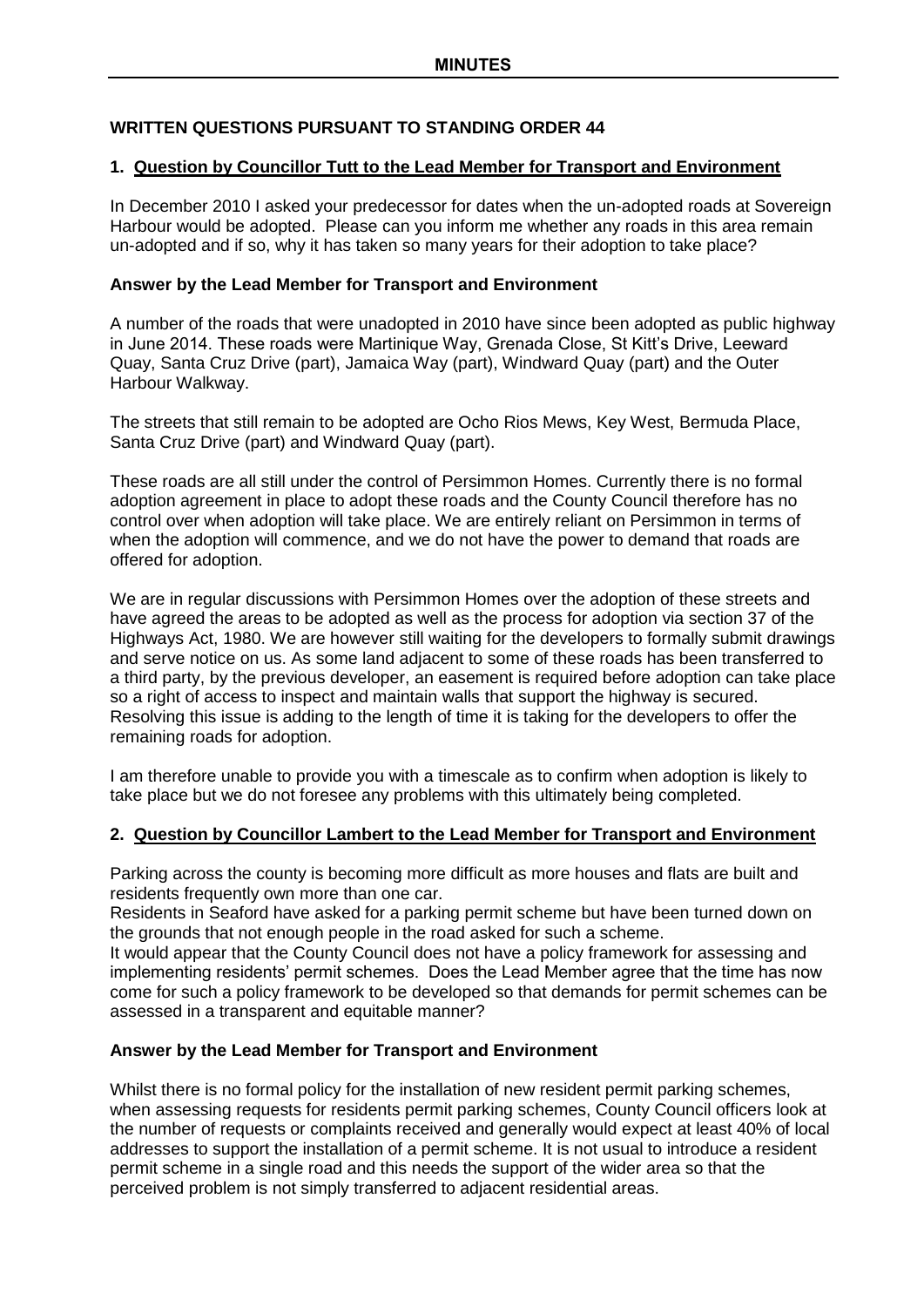Resident permit parking schemes provide a reasonable chance for car-owning residents to park near to although not necessarily directly outside their houses.

In assessing applications for new resident schemes or extensions to existing schemes, officers need to be guided by the level of local support for such schemes and have to take into account local conditions such as proximity to railway stations, shopping areas, hospitals, schools and other mitigating factors which may affect the level of parking by non-residents. Each request needs to be considered in its own merit, and all requests for a permit parking scheme are processed in a fair and consistent way.

More and more households now own more than one vehicle, placing a greater strain on the available kerb-space, and often generating complaints from other residents.

The times of operation need to be considered as well as prospective enforcement. It may be that a request for a permit scheme is not the most appropriate for example if most residents have suitable off-road parking. Equally there may be other remedies to combating commuter parking and school drop-off problems.

It must also be noted that there is a cost to introduce permits. The cost of the permits pays for the introduction, installation, ongoing maintenance, and enforcement of the scheme.

For these reasons outlined above it is felt that the assessment of and potential introduction of resident permit parking schemes should not be policy driven, but instead remain managed on an operational basis, with due consideration to the circumstances surrounding each application.

#### **3. Question by Councillor Lambert to the Lead Member for Strategic Management and Economic Development**

Residents using Southern rail services have experienced unprecedented disruption and misery for months. People have lost jobs, students have missed critical exams and family life has been reduced to a shambles. The chaotic lack of a service is having a serious effect on the local economy as well as on individuals' health and wellbeing.

Southern have now issued a consultation document which appears to do away with the direct trains from Seaford to London, forcing people to change at Lewes. This is simply unacceptable. Seaford is the biggest town in Lewes District and we cannot allow it to be cut off in this way.

East Sussex County Council, West Sussex County Council and Surrey County Council are putting in a devolution bid to the government which argues that the south east has been a driver for the UK's return to economic growth. The partnership is also proposing to establish a Sub National Transport Body to provide a mechanism for the area to speak with one voice on transport infrastructure and to provide a single platform for strategic transport and infrastructure issues. How can this have any credibility with the current state of Southern?

Will the Leader write to the Secretary of State for Transport expressing serious concern about Southern's proposals and demand that the direct service from Seaford through Newhaven to London is kept to the level it was at before the strikes began and before Southern withdrew the service?

#### **Answer by the Lead Member for Strategic Management and Economic Development**

Rail plays an important role in East Sussex in getting people of all ages to and from their daily work, education, shopping, leisure and visiting purposes, whilst enabling connections between businesses to ensure they sustain and grow.

The County Council remains greatly concerned that despite ongoing conciliatory negotiations between Govia Thameslink Railway and the RMT Union they still remain at an impasse in